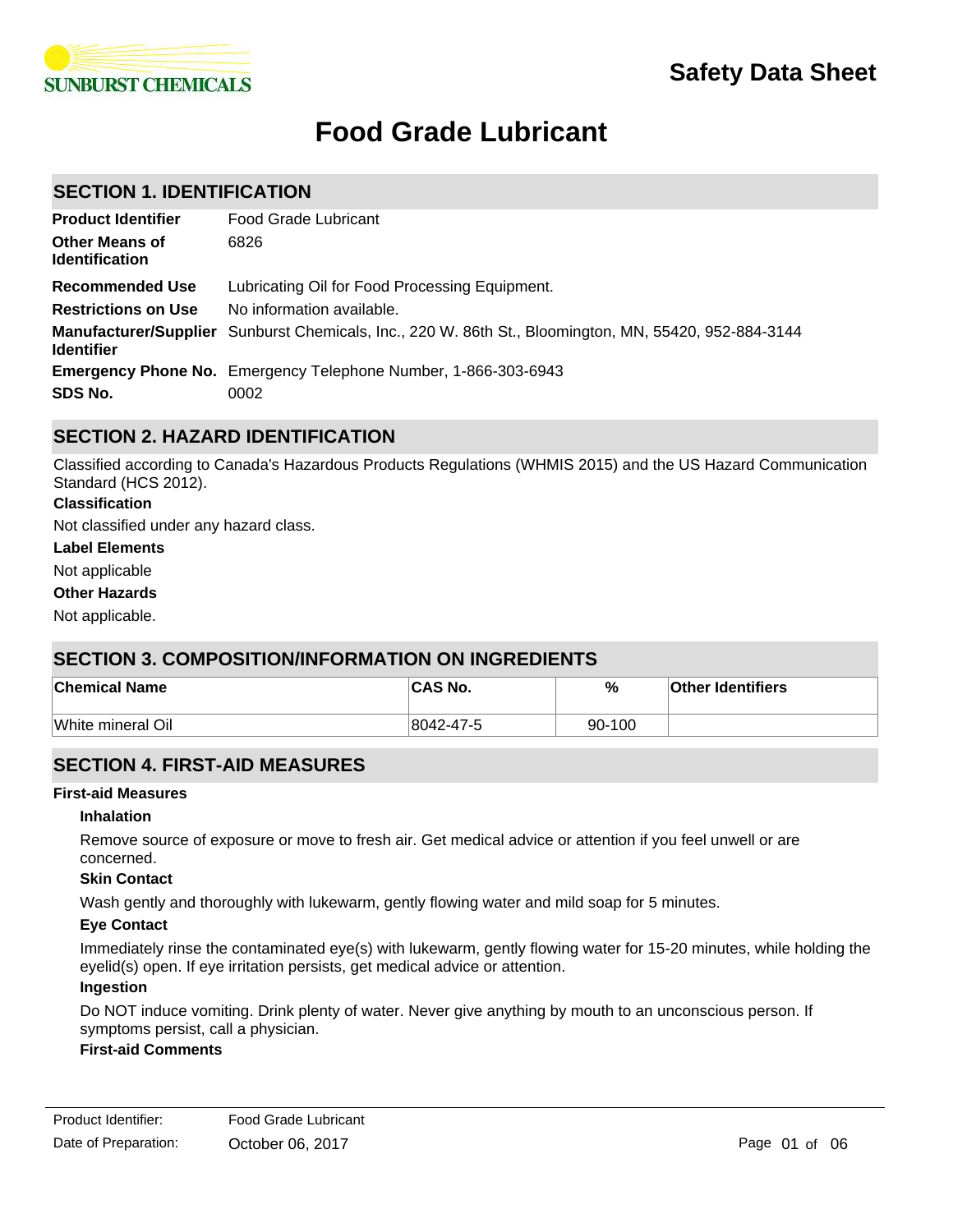Get medical advice or attention if you feel unwell or are concerned.

### **Most Important Symptoms and Effects, Acute and Delayed**

None known.

### **Immediate Medical Attention and Special Treatment**

**Special Instructions**

Treat symptomatically.

## **SECTION 5. FIRE-FIGHTING MEASURES**

### **Extinguishing Media**

### **Suitable Extinguishing Media**

Water. Carbon dioxide (CO 2 ). Dry chemical.

### **Unsuitable Extinguishing Media**

None known.

## **Specific Hazards Arising from the Product**

Not sensitive to static discharge. Not sensitive to mechanical Impact.

## **Special Protective Equipment and Precautions for Fire-fighters**

As in any fire, wear self-contained breathing apparatus pressure-demand, MSHA/NIOSH (approved or equivalent) and full protective gear.

As in any fire, wear self-contained breathing apparatus pressure-demand, MSHA/NIOSH (approved or equivalent) and full protective gear.

## **SECTION 6. ACCIDENTAL RELEASE MEASURES**

### **Personal Precautions, Protective Equipment, and Emergency Procedures**

Avoid contact with eyes. If spilled, take caution, as material can cause surfaces to become very slippery.

### **Environmental Precautions**

Collect spillage. Dispose of contents to an approved waste disposal receptacle.

## **Methods and Materials for Containment and Cleaning Up**

Collect and reuse if possible. Following product recovery, flush area with water.

## **SECTION 7. HANDLING AND STORAGE**

## **Precautions for Safe Handling**

Handle in accordance with good industrial hygiene and safety practice. Avoid contact with eyes.

## **Conditions for Safe Storage**

Keep container tightly closed. Keep container closed when not in use. Keep out of the reach of children.

## **SECTION 8. EXPOSURE CONTROLS/PERSONAL PROTECTION**

#### Control parameters

Exposure Guidelines This product does not contain any hazardous materials with occupational exposure limits established by the region specific regulatory bodies.

## **Appropriate Engineering Controls**

General ventilation is usually adequate.

## **Individual Protection Measures**

## **Eye/Face Protection**

Not required but it is good practice to wear safety glasses or chemical safety goggles.

## **Skin Protection**

Not required, if used as directed.

#### **Respiratory Protection**

Product Identifier: Food Grade Lubricant<br>
Food as directed. If experience as directed. It is experienced or intervention in the experienced or interven NIOSH/MSHA approved respiratory protection should be worn. Date of Preparation: Cotober 06, 2017 Content of Content of Preparation: Page 02 of 06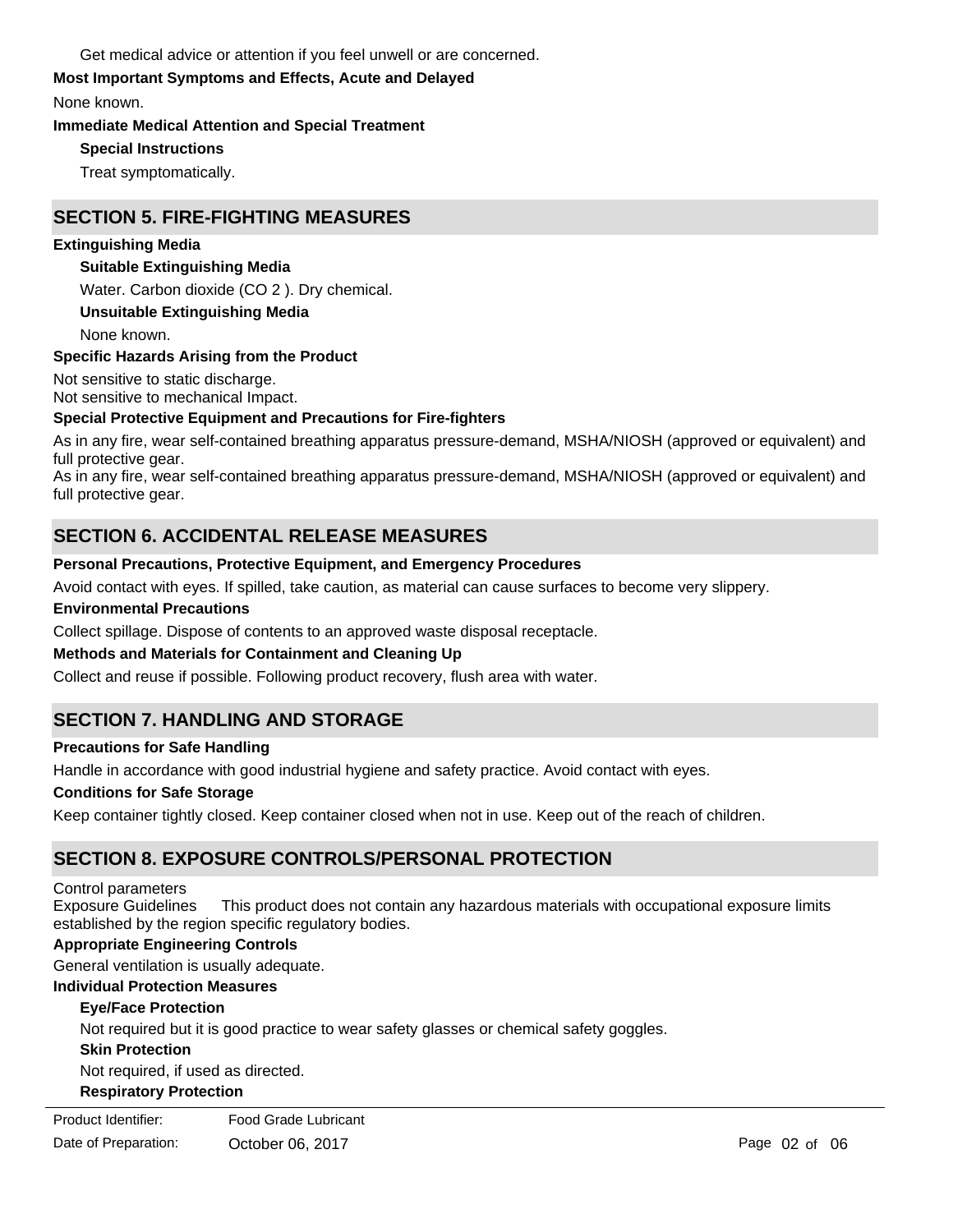Not normally required if product is used as directed. If exposure limits are exceeded or irritation is experienced, NIOSH/MSHA approved respiratory protection should be worn.

## **SECTION 9. PHYSICAL AND CHEMICAL PROPERTIES**

| <b>Basic Physical and Chemical Properties</b> |  |
|-----------------------------------------------|--|
|-----------------------------------------------|--|

| Appearance                                                   | Colourless.                                          |
|--------------------------------------------------------------|------------------------------------------------------|
| Odour                                                        | Odourless                                            |
| <b>Odour Threshold</b>                                       | Not available                                        |
| pH                                                           | Not available                                        |
| <b>Melting Point/Freezing Point</b>                          | Not available (melting); Not applicable (freezing)   |
| <b>Initial Boiling Point/Range</b>                           | Not available                                        |
| <b>Flash Point</b>                                           | Not available                                        |
| <b>Evaporation Rate</b>                                      | Not applicable                                       |
| <b>Flammability (solid, gas)</b>                             | Not applicable                                       |
| <b>Upper/Lower Flammability or</b><br><b>Explosive Limit</b> | Not applicable (upper); Not applicable (lower)       |
| <b>Vapour Pressure</b>                                       | Not applicable                                       |
| Vapour Density (air = 1)                                     | Not applicable                                       |
| <b>Relative Density (water = 1)</b>                          | Not available                                        |
| <b>Solubility</b>                                            | Soluble in water; Not available (in other liquids)   |
| <b>Partition Coefficient,</b><br>n-Octanol/Water (Log Kow)   | Not applicable                                       |
| <b>Auto-ignition Temperature</b>                             | Not applicable                                       |
| <b>Decomposition Temperature</b>                             | Not available                                        |
| <b>Viscosity</b>                                             | Not applicable (kinematic); Not applicable (dynamic) |
| <b>Other Information</b>                                     |                                                      |
| <b>Physical State</b>                                        | Liquid                                               |
| <b>Use Dilution</b>                                          | Not available                                        |
| <b>VOC Content</b>                                           | $VOC$ Content $(\%) =$<br>0%                         |

## **SECTION 10. STABILITY AND REACTIVITY**

**Chemical Stability** Normally stable. **Conditions to Avoid** None known. **Incompatible Materials** None known. **Hazardous Decomposition Products** None known. **Possibility of Hazardous Reactions** None expected under normal conditions of storage and use. **Reactivity** None known.

## **SECTION 11. TOXICOLOGICAL INFORMATION**

#### **Likely Routes of Exposure**

Eye contact; skin contact.

**Product Identifier:** Date of Preparation: Cotober 06, 2017 Content of Content of Preparation: Page 03 of 06 **Food Grade Lubricant**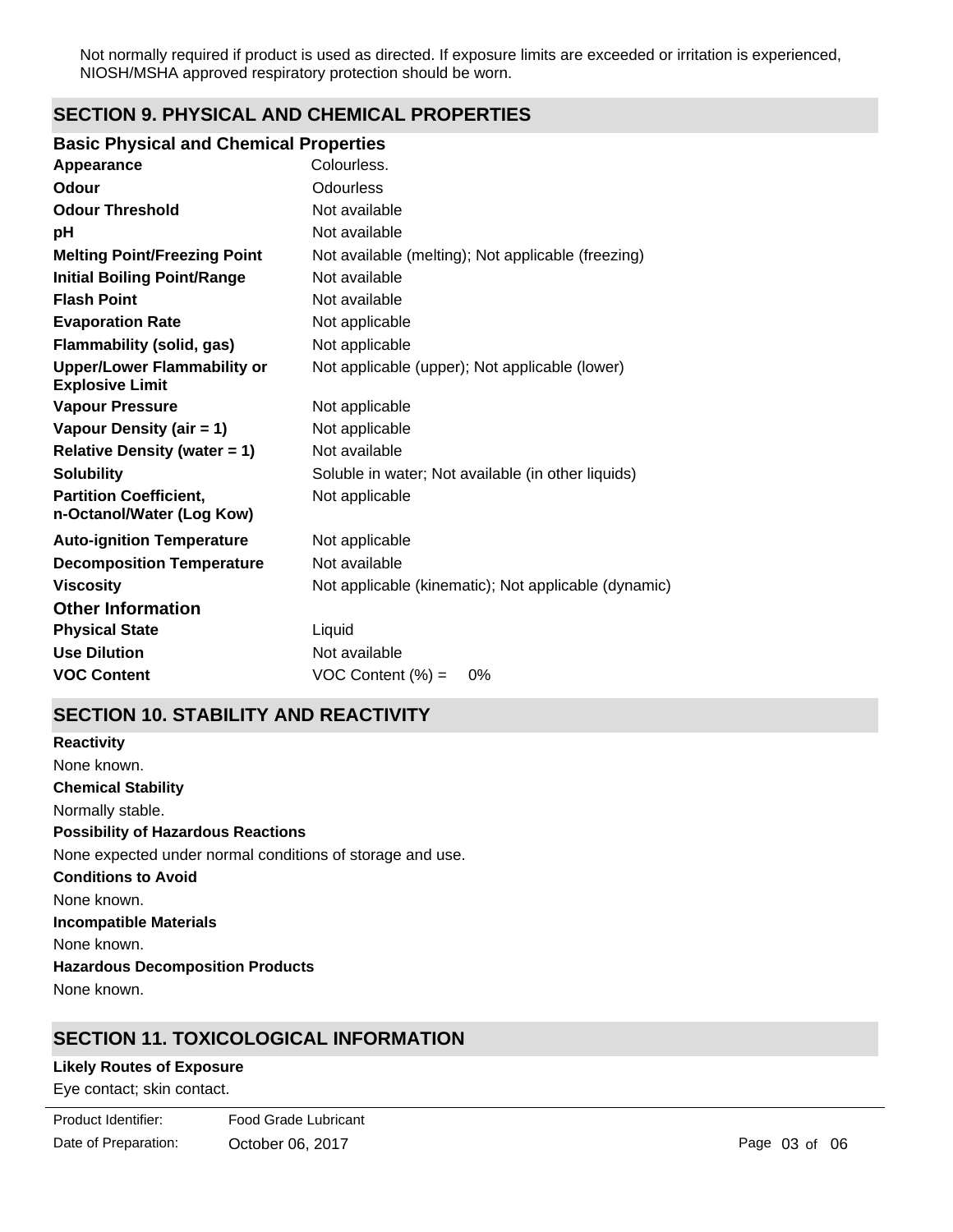LC50: Not applicable. LD50 (oral): Not applicable. **Skin Corrosion/Irritation** Causes skin irritation. **Serious Eye Damage/Irritation** Contact with eyes may cause irritation. **STOT (Specific Target Organ Toxicity) - Single Exposure Inhalation** May cause irritation of respiratory tract. **Ingestion** Harmful if swallowed. Ingestion may cause gastrointestinal irritation, nausea, vomiting and diarrhea. No information available. **STOT (Specific Target Organ Toxicity) - Repeated Exposure Respiratory and/or Skin Sensitization** No information available. **Carcinogenicity** Not a carcinogen. **Development of Offspring** No information was located. **Reproductive Toxicity** No information was located. **Germ Cell Mutagenicity** Not mutagenic. **Interactive Effects** No information was located. LD50 (dermal): Not applicable. **Acute Toxicity Sexual Function and Fertility Effects on or via Lactation** No information was located. No information was located. **Aspiration Hazard**

## **SECTION 12. ECOLOGICAL INFORMATION**

No information available. No information was located. There is no information available. No information available. **Persistence and Degradability Mobility in Soil Other Adverse Effects Bioaccumulative Potential**

## **SECTION 13. DISPOSAL CONSIDERATIONS**

## **Disposal Methods**

Dispose of contents and container in accordance with local, regional, national and international regulations.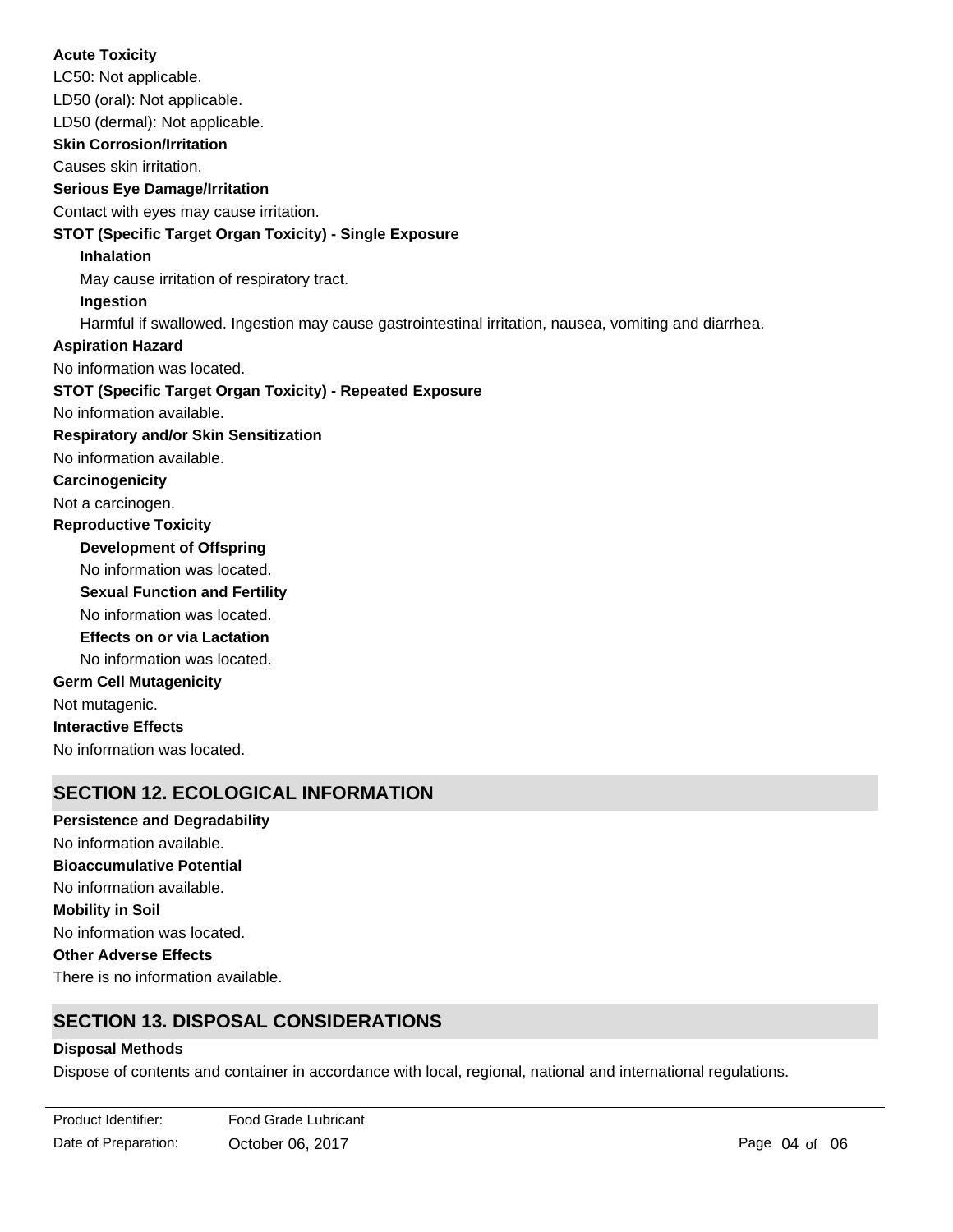## **SECTION 14. TRANSPORT INFORMATION**

Not regulated under Canadian TDG regulations. Not regulated under US DOT Regulations.

**Environmental** Not applicable

#### **Hazards**

**Special Precautions** Not applicable

**Transport in Bulk According to Annex II of MARPOL 73/78 and the IBC Code**

Not applicable

### **SECTION 15. REGULATORY INFORMATION**

#### **Safety, Health and Environmental Regulations**

#### **Canada**

#### **Domestic Substances List (DSL) / Non-Domestic Substances List (NDSL)**

All ingredients are listed on the DSL/NDSL.

#### **USA**

#### **Toxic Substances Control Act (TSCA) Section 8(b)**

All ingredients are listed on the TSCA Inventory.

#### **Additional USA Regulatory Lists**

SARA Title III - Section 313:

Section 313 of Title III of the Superfund Amendments and Reauthorization Act of 1986 (SARA). This product does not contain any chemicals which are subject to the reporting requirements of the Act and Title 40 of the Code of Federal Regulations, Part 372.

SARA Title III - Section 311/312:

| Acute Health Hazard               | No |    |
|-----------------------------------|----|----|
| Chronic Health Hazard             | N٥ |    |
| Fire Hazard                       | N٥ |    |
| Sudden Release of Pressure Hazard |    | N٥ |
| Reactive Hazard                   |    | N٥ |

California Proposition 65 This product contains no Proposition 65 chemicals.

U.S. EPA Label Information

EPA Pesticide Registration Number :

Not applicable.

#### **Clean Water Act**

This product does not contain any substances regulated as pollutants pursuant to the Clean Water Act (40 CFR 122.21 and 40 CFR 122.42).

#### **CERCLA**

This material, as supplied, does not contain any substances regulated as hazardous substances under the Comprehensive Environmental Response Compensation and Liability Act (CERCLA) (40 CFR 302) or the Superfund Amendments and Reauthorization Act (SARA) (40 CFR 355). There may be specific reporting requirements at the local, regional, or state level pertaining to releases of this material. ).

## **SECTION 16. OTHER INFORMATION**

| <b>NFPA Rating</b>     | Health - 0                | Flammability - 0 | Instability - 0 |
|------------------------|---------------------------|------------------|-----------------|
| <b>SDS Prepared By</b> | <b>SunBurst Chemicals</b> |                  |                 |
| Phone No.              | 952-884-3144              |                  |                 |
| Date of Preparation    | October 06, 2017          |                  |                 |

Date of Preparation: Cotober 06, 2017 Content of Content of Preparation: Page 05 of 06 Product Identifier: Food Grade Lubricant